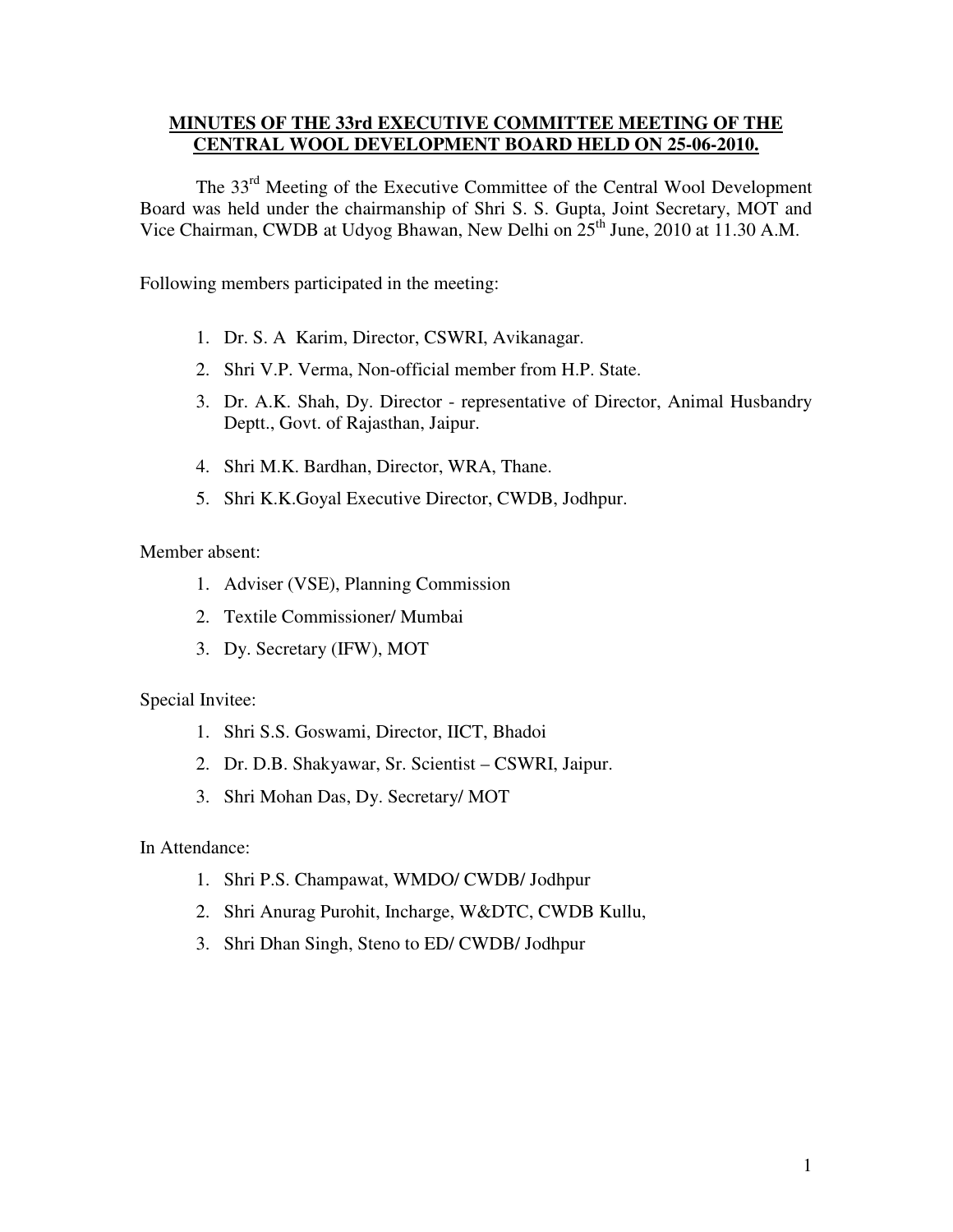Shri K.K.Goyal, Executive Director, Central Wool Development Board, Jodhpur welcomed the members and gave brief introduction and invited point-wise discussion on the agenda.

## 1. CONFIRMATION OF THE MINUTES OF THE 31<sup>st</sup> MEETING OF THE EXECUTIVE COMMITTEE HELD ON 27<sup>th</sup> OCTOBER 2010 AT NEW DELHI

After detailed discussion on the points raised by Shri V.P. Verma (Non-official member from H.P. State) minutes of the  $32<sup>nd</sup>$  meeting of the Executive Committee were confirmed.

## 2. ACTION TAKEN REPORT ON THE DECISIONS OF THE  $32<sup>ND</sup>$  MEETING OF THE EXECUTIVE COMMITTEE OF THE BOARD

 ED/ CWDB placed a statement showing action taken report on the decision of last EC meeting for perusal and discussion.

 In regards to point no. 1, Shri M.K. Bardhan, Director, WRA explained about the assessment being under taken by WRA for three Common Facility Centres established under Quality Processing of Wool and also informed that all three CFC are working properly and providing facilities to small operators & wool Growers at subsidized rates. The ED, CWDB stated that a letter have been written to all Implementing Agencies of CFCs to display a wide Board on main entrance of CFC that "this CFC have been installed with Financial Assistance from CWDB/ MOT/GOI" & This Board should also display details of facilities being provided by them along with the normal processing Rates and Subsidized rate to small operators and Wool growers.

 Regarding Points no. 2, ED/ CWDB placed the detail regarding last years Woollen Expo like Implementing Agency, Date of Woollen Expo, sale in the Expo and Expenditure. Shri V.P. Verma, raised the issue that last Woollen Expo in Manali was hold in February and there was a snowfall just after the inauguration and due to that it could not continue and whole expenditure in organizing the Expo gone waste. Executive committee unanimously decided that in future while deciding dates of Woollen Expo, previous years weather conditions should also be taken into consideration so that this kind of situation can be avoided.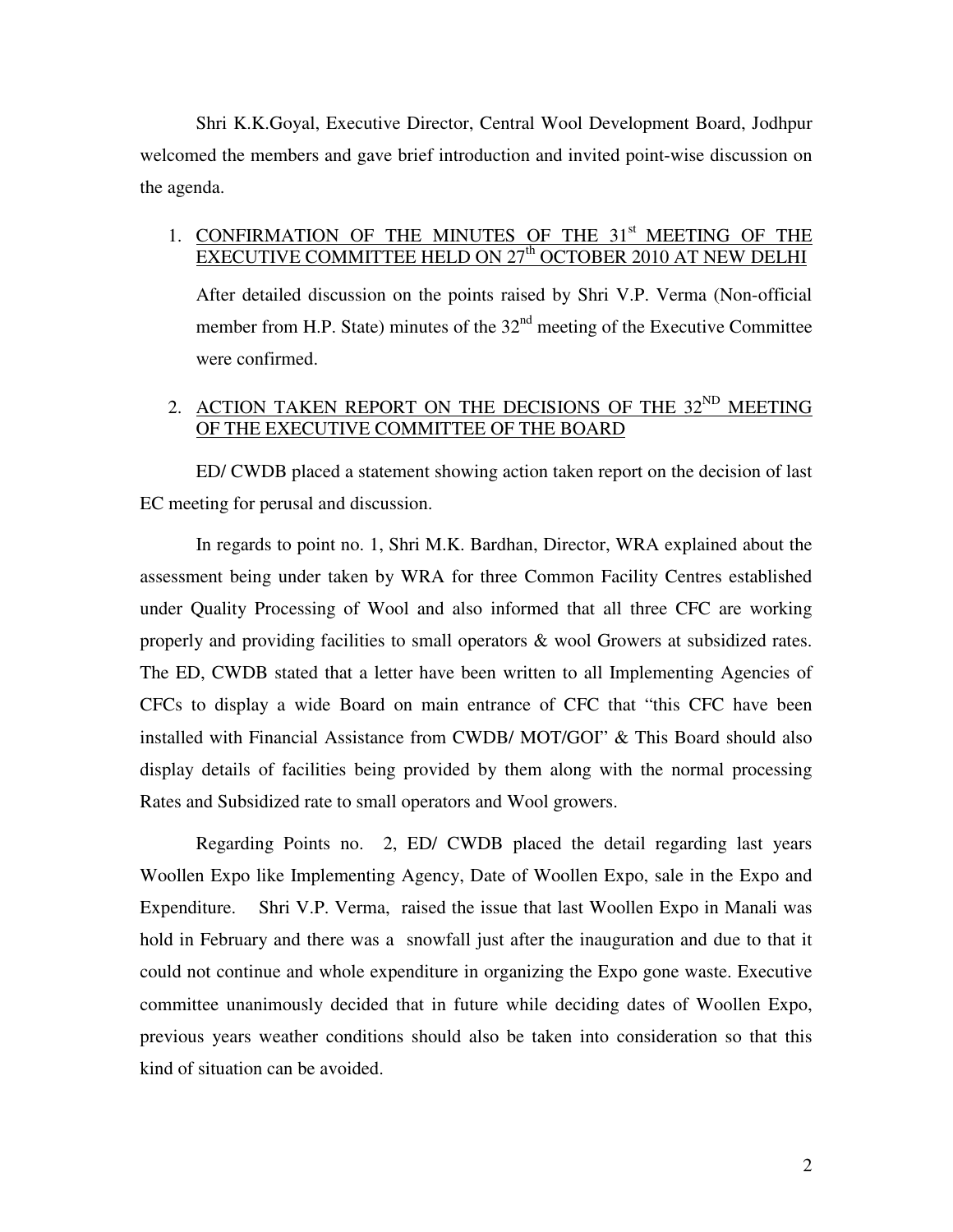Regarding point no. 3, ED stated that on the recommendations of Mid Term Evaluation conducted by M/s Datamation Consultancies Ltd., New Delhi, SFC note was prepared and it have been approved and some additional components have been added to ongoing SWIS scheme. Some of the member stated that they have not got the Mid Term Evaluation Reports on which ED/CWDB stated that summary of the report was placed with  $32<sup>nd</sup>$  Executive committee meeting agenda, still summary of the report will again be e-mailed to all members.

Regarding the Point no. 4, ED/ CWDB stated that The Board has a standard form of 20 points (common for all schemes) to examine the Implementing Agency (while examining their project proposal) and have scheme-wise approved guidelines for all three major schemes of the Board. Chairman CWDB was of the opinion that this 20 point Application Performa should be scrutinized again and revised and should be scheme specific.

 Regarding point no. 5, ED/CWDB stated that in all the project proposals which were having some deficiencies and could not be considered in the  $32<sup>nd</sup>$  EC Meeting, requisite information/ documents have been collected from concerned agencies/ NGO/ Societies and these proposals have been put up to Executive Committee for approval.

3. **(A)** APPROVAL FOR PROJECT PROPOSALS AS RECOMMENDED BY THE PROJECT COMMITTEE, **(B)** MODIFICATION/RE-APPROPRIATION OF FUNDS UNDER QUALITY PROCESSING OF WOOL AND **(C)** SANCTION OF ANGORA PROJECT IN ARUNACHAL PRADESH.

After detailed discussion on different projects proposed by Project committee, Executive committee sanctioned following proposals.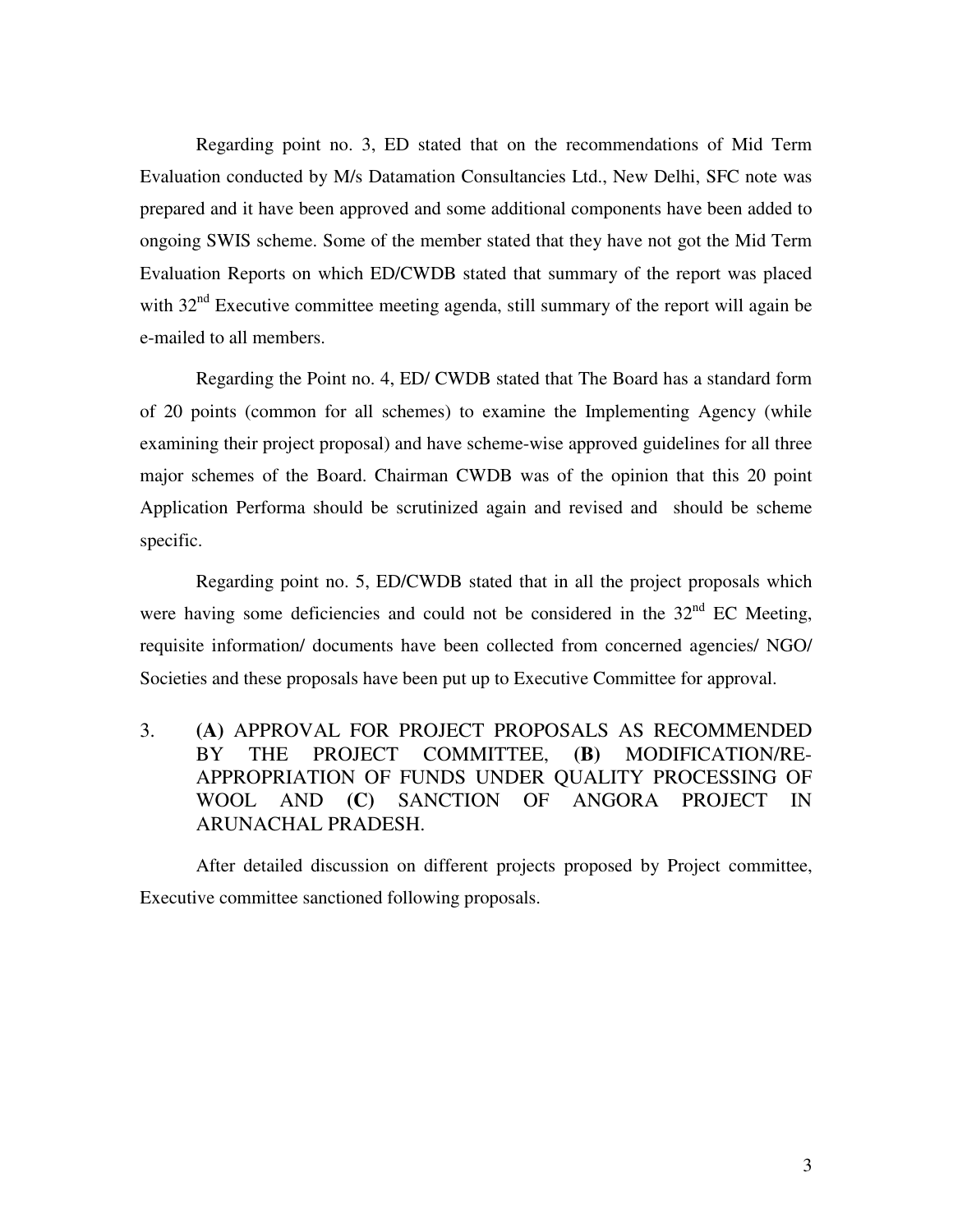# **(1) : Name of the Scheme – Sheep & Wool Improvement Scheme (SWIS)**

|              |                                      |           |               |         | (IV), III ІАЛІІЭ) |
|--------------|--------------------------------------|-----------|---------------|---------|-------------------|
|              |                                      | Project   | Total cost of |         | Fund              |
|              |                                      | recommen  | recommende    |         | required for      |
| S.           | Name of agency from whom             | ded for   | d project as  | Project | recommende        |
| $\mathbf N$  | proposal received                    | no. of    | per           | period  | d project         |
|              |                                      | sheep     | prescribed    |         | during $2010$ -   |
|              |                                      | (Size)    | financial     |         | 11 as per         |
|              |                                      |           | norms of the  |         | financial         |
|              |                                      |           | Scheme        |         | parameters        |
|              |                                      |           |               |         | of Board's        |
|              |                                      |           |               |         | scheme            |
| $\mathsf{A}$ | Karnataka<br>$\&$<br>Wool<br>Sheep   | 1.00 lakh | 70.40         | 2 years | 44.20             |
|              | Development<br>Corp.<br>Ltd.,        | sheep     |               |         |                   |
|              | Banglore – Activity :<br><b>SWIS</b> |           |               |         |                   |
|              | project for 1.50 lakh sheep          |           |               |         |                   |
| <sub>B</sub> | Animal<br>Husbandry<br>Director,     | 2.00 lakh | 118.00        | 2 years | 68.00             |
|              | Deptt., Govt. of A.P., Hyderabad     | sheep     |               |         |                   |
|              | $-$ Activity : SWIS project for 7.00 |           |               |         |                   |
|              | lakh sheep                           |           |               |         |                   |

## **(2): Name of the Scheme – Revolving Fund under SWIS**

|    |                                   |          |            |                     | (Rs. in lakhs) |
|----|-----------------------------------|----------|------------|---------------------|----------------|
|    |                                   | Project  | Total cost |                     | Fund           |
|    |                                   | recomm   | of         |                     | required       |
| S. | Name of agency from whom          | ended    | recomme    | Project period      | for            |
| N  | proposal received                 | for no.  | nded       |                     | recomme        |
|    |                                   | of sheep | project as |                     | nded           |
|    |                                   | (Size)   | per        |                     | project        |
|    |                                   |          | prescribed |                     | during         |
|    |                                   |          | financial  |                     | 2010-11        |
|    |                                   |          | norms of   |                     | as per         |
|    |                                   |          | the        |                     | financial      |
|    |                                   |          | Scheme     |                     | paramete       |
|    |                                   |          |            |                     | rs of          |
|    |                                   |          |            |                     | Board's        |
|    |                                   |          |            |                     | scheme         |
| A  | H.P. State Wool Procurement &     | 25.00    | 25.00      | One time fund to be | 25.00          |
|    | Mkt. Fed., Shimla<br>- Activity:  |          |            | revolve continue    |                |
|    | Revolving fund of Rs. 50 lakh for |          |            |                     |                |
|    | raw wool marketing.               |          |            |                     |                |
| B  | Hill<br>Ladakh<br>Autonomous      | 50.00    | 50.00      | One time fund to be | 50.00          |
|    | Development Council (LAHDC),      |          |            | revolve continue    |                |
|    | for<br>Pashmina<br>Leh<br>wool    |          |            |                     |                |
|    | marketing) - Activity : Revolving |          |            |                     |                |
|    | fund of Rs. 200 lakh for raw wool |          |            |                     |                |
|    | mkt.                              |          |            |                     |                |

### **(Rs. in lakhs**)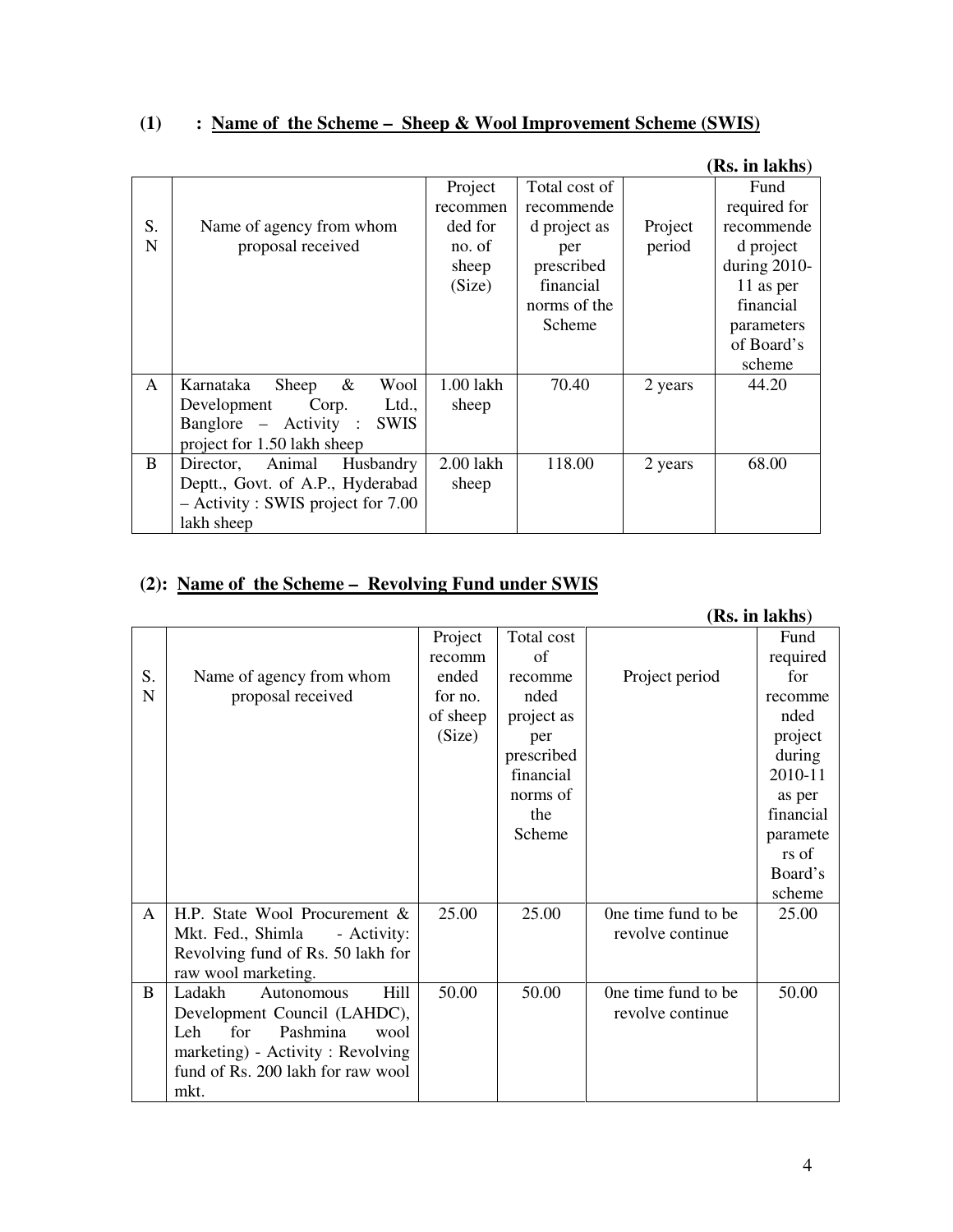| $\mathcal{C}$ | J. & K. State Sheep Product       | 40.00  | 40.00 | One time fund to be | 40.00 |
|---------------|-----------------------------------|--------|-------|---------------------|-------|
|               | Development Board, Srinagar -     |        |       | revolve continue    |       |
|               | Activity: Revolving fund of Rs.   |        |       |                     |       |
|               | 100 lakh for raw wool mkt.        |        |       |                     |       |
| D             | Wool<br>Karanataka Sheep &        | 10.00  | 10.00 | One time fund to be | 10.00 |
|               | Development Crop. Ltd, Banglore   |        |       | revolve continue    |       |
|               | - Activity: Revolving fund of Rs. |        |       |                     |       |
|               | nil lakh for raw wool mkt.        |        |       |                     |       |
| E             | Uttarakhand<br>and<br>Khadi       | 20.00  | 20.00 | One time fund to be | 20.00 |
|               | Grommodoygo Board, Dehradun.      |        |       | revolve continue    |       |
|               | - Activity: Revolving fund of Rs. |        |       |                     |       |
|               | 50 lakh for raw wool mkt.         |        |       |                     |       |
| F             | Ahilyadevi<br>Punyashloka         | 10.00  | 10.00 | One time fund to be | 10.00 |
|               | Maharashtra Mendhi Va Sheli       |        |       | revolve continue    |       |
|               | Vikas Mahamandal Ltd., Pune       |        |       |                     |       |
|               | Total: $\rightarrow$              | 155.00 |       |                     |       |

ED/CWDB stated that Rajasthan is one of the maximum wool producing state but presently there is no agency involved in procurement and marketing of raw wool from sheep breeders. Chairman directed ED/CWDB that matter should be discussed with Rajasthan Livestock Development Board and Rajasthan Khadi and Gramodyog Board as like Uttarakhand, Rajasthan Khadi Board may be interested in procurement of raw wool. And in that case they can submit the proposal for Revolving Fund to CWDB which will be considered positively and this may be a good step in starting wool procurement in Rajasthan.

| <sub>S</sub>   | Name of agency from whom                 | Total cost of project | Fund required       | Project |
|----------------|------------------------------------------|-----------------------|---------------------|---------|
| N <sub>o</sub> | project proposal received                | as per prescribed     | during $2010-11$ as | year    |
|                |                                          | financial norms of    | per fin. parameters |         |
|                |                                          | the scheme            | of scheme           |         |
|                | H.P. State Handloom & Handicraft         |                       |                     | 1 year  |
| A              | Development Cooperative Federation       | Rs. 4.37 lakhs        | Rs. 3.12 lakhs      |         |
|                | Ltd., (HIMBUNKAR) Kullu (H.P.):          |                       |                     |         |
|                | Project on "Establishment of             |                       |                     |         |
|                | Common Facility Centre'' - Imparting     |                       |                     |         |
|                | Training.                                |                       |                     |         |
| B              | Bhutti Weavers Co-operative Society      |                       |                     | 1 year  |
|                | Ltd., (BHUTTICO) Bhuttico Colony,        | Rs. 5.40 lakh         | Rs. 3.12 lakhs      |         |
|                | Kullu (H.P.) for Common Facility         | (for 4 Batch)         |                     |         |
|                | Centre-Cum-Training<br>Programme         |                       |                     |         |
|                | under Angora Project- (Project period    |                       |                     |         |
|                | for 1 Year- provision for $1st$ batch is |                       |                     |         |
|                | Rs. 1.04 lakh for 3 months)              |                       |                     |         |

**(3) Name of scheme: Angora Wool Development Programme (Training):**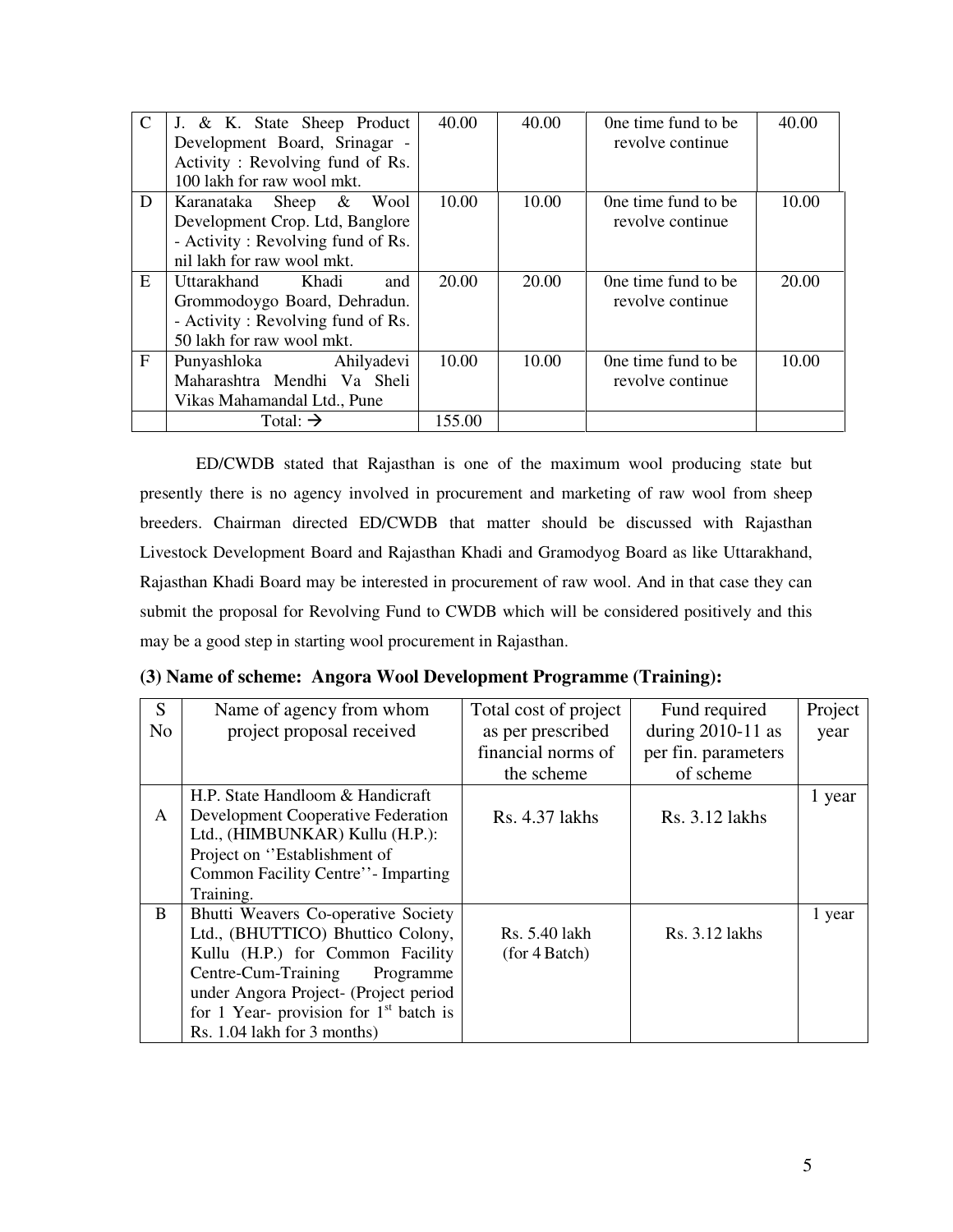| S              | Name of agency from whom         | Total cost of project  | Fund required during | Project        |
|----------------|----------------------------------|------------------------|----------------------|----------------|
| N <sub>o</sub> | project proposal received        | as per prescribed      | $2010-11$ as per     | year           |
|                |                                  | financial norms of the | financial parameters |                |
|                |                                  | scheme                 | of Board's scheme    |                |
| A              | Abu<br>Products<br>Agro<br>$Co-$ | 10.40                  | 6.93                 | 2 years        |
|                | operative Society, Oriya, Mount  |                        |                      |                |
|                | Abu, Rajasthan                   |                        |                      |                |
| B              | Manali Valley Live-stock &       | 10.40                  | 6.93                 | 2 years        |
|                | Other Allied Products-cum-Sale   |                        |                      |                |
|                | Co-operative<br>Society<br>Ltd., |                        |                      |                |
|                | Kullu                            |                        |                      |                |
| C              | Swati Grammodoyog Sansthan,      | 10.40                  | 6.93                 | 2 years        |
|                | Pithoragarh                      |                        |                      |                |
|                | Himalayan Institute for          |                        |                      | $\overline{2}$ |
| D              | Environment Ecology &            | Rs. 20.80 lakhs        | Rs. 13.86 lakhs      | years          |
|                | Development (HIFEED)             |                        |                      |                |
|                | Ranichauri. Project for angora   |                        |                      |                |
|                | rabbit rearing of 40 families.   |                        |                      |                |

**(4) Name of scheme: Angora Wool Development Programme:** 

Regarding supply of foundation stock (8 Female + 4 Male Angora Rabbit) **to targeted beneficiaries** Dr. S. A Karim, Director, CSWRI, Avikanagar stated that CSWRI may be able to supply required Foundation Stock under the scheme but he has to check whether Institute will be able to supply required number at the rate prescribed in the scheme. Chairman directed ED/CWDB to take up the matter with Director, CSWRI and if they are able to supply Foundation Stock (at rate prescribed under the scheme which includes Transportation Charges also) then that money should be transferred to CSWRI instead of Implementing Agency but CSWRI have to supply Foundation Stock on rate prescribed under the scheme in time bound manner so that implementation of the scheme not suffered. If there is any delay in supply of Angora Rabbits, then money should be transferred to Implementing Agency to procure Foundation Stock at the their own.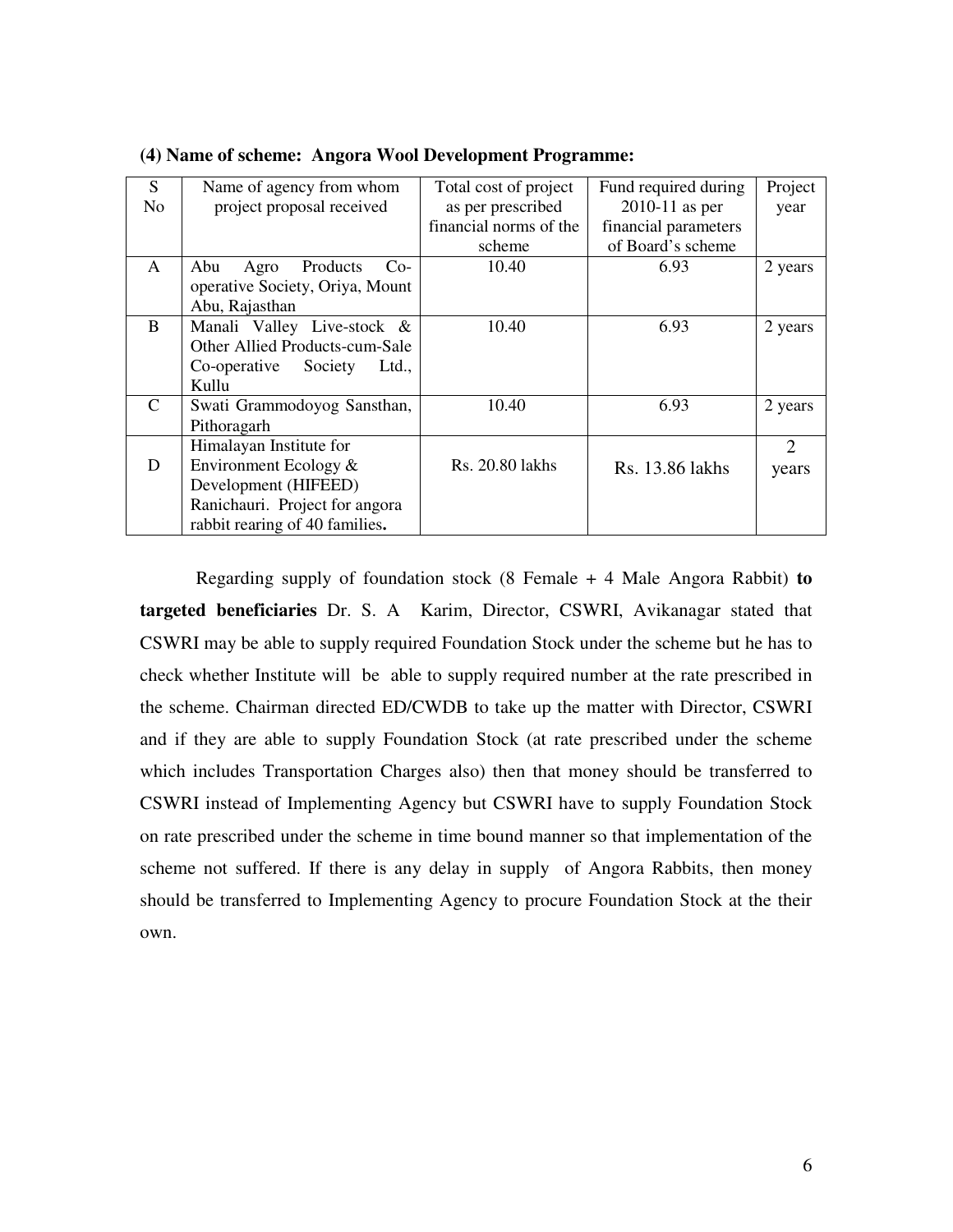| SN | Name of agency from whom         | Total cost of      | Fund required    | Facilities/        |
|----|----------------------------------|--------------------|------------------|--------------------|
|    | proposal received                | project as per     | during 2010-11   | Purpose            |
|    |                                  | prescribed         | as per financial |                    |
|    |                                  | financial norms of | parameters of    |                    |
|    |                                  | the Scheme         | Board's scheme   |                    |
|    | M/s Dev Bhommi<br>Angora         | Rs. 42.20 Lakhs    | Rs. 42.20 Lakhs  | CFC for            |
| A  | Spinning and Allied Industry,    | $+$ Tax            | $+$ Tax and      | expansion of       |
|    | Shamshi, Kullu (H.P) -           |                    | escalation cost  | dyeing facility in |
|    | apprise<br>required<br>To        |                    | of machine, if   | Kullu area.        |
|    | information/ material submitted  |                    | any.             |                    |
|    | by agency as asked by last PC    |                    |                  |                    |
|    | meeting.                         |                    |                  |                    |
| B  | Sahakari<br>Vikas<br>Shri<br>Oon | Rs. 50.00 lakh     | Rs. 50.00 lakh   | For Ginning $\&$   |
|    | Udyog Ltd., Beawar - CFC         |                    |                  | bale Pressing      |

#### **(5) Name of scheme: Quality & Processing of Wool (CFC)**

ED/CWDB stated that Shri Oon Vikas Sahakari Udyog Ltd., Beawar was also sanctioned Scouring Plant in 1997 but present proposal is for Ginning & Bale Pressing. Chairman/EC and other Members unanimously decided that since the type of machinery and activity to be taken up under proposed project is different from the already sanctioned machinery and activity and therefore project may be sanctioned.

#### **(B).** Modification/re-appropriation of funds under Quality Processing of Wool

(i) Regarding re-appropriation of funds from post loom to pre-loom processing activity, Chairman directed ED/ CWDB to discuss the matter with the IFW, MOT whether money can be re-appropriated under the same scheme from one activity to another or not and accordingly proposal should be put up again in next EC Meeting.

(ii) With respect to project proposal for CFC with imported Machineries, it was decided that same is permitted under Technology Up-gradation Fund Scheme (TUFS) for Textile & Jute Industry, so same will be applicable to CFC also. Director, WRA stated that Project Committee while sanctioning and inspecting such proposals should also look into Quality & Residual Life of the Imported Machine.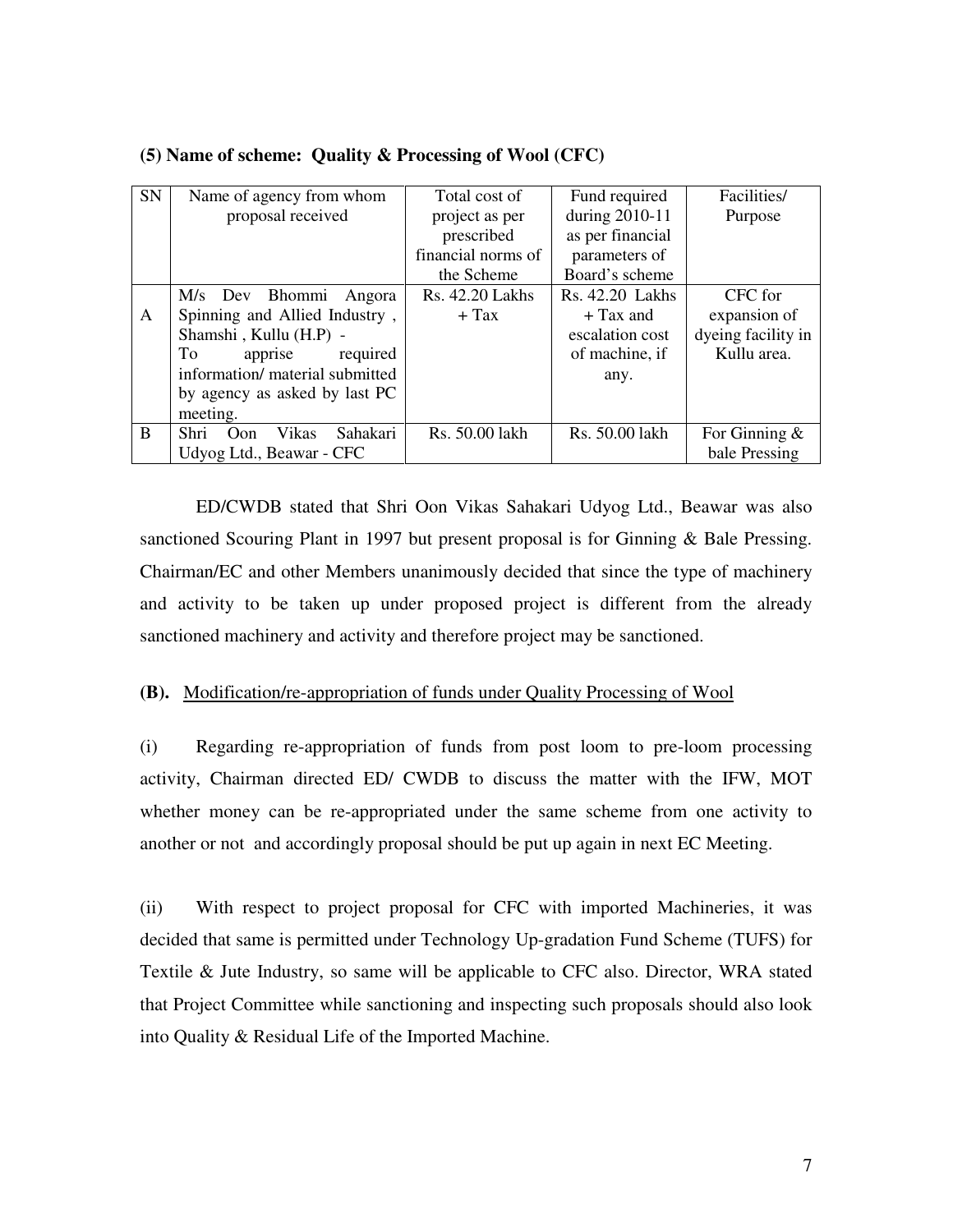(iii) Regarding proposal received from M/s Mahadev Woollen Mills, Sundernagar for another CFC under Quality Processing scheme, it was informed that despite advertisements in newspapers no proposal has been received except from M/s Mahadev Woollen Mills. It was informed that in the previous CFC project the machinery were installed for spinning of wool and now the proposal is for setting up of dying unit which is separate activity from existing and require different machinery. Since the dying facility which is going to be provided under proposed project is the next process after spinning and beneficiary will get the fully processed yarn at one place. Executive Committee decided that project proposal may be examined under Quality Processing Scheme by the Project Committee and place before Executive Committee in the next meeting giving full justification for the project.

4. **(A)** TO APPRISE THE COMMITTEE THE MINUTES OF THE MEMBERS OF THE PROJECT COMMITTEE REGARDING ANOMALIES IN TYPE OF BREED OF SHEEP AND ITS RECTIFICATION UNDER SWIS AND **(B)** PROCEEDING OF THE MEETING REGARDING IMPLEMENTATION OF NEW COMPONENTS OF MODIFIED SWIS I.E. (i) FEED SUPPLEMENT AND (ii) SHEEP PEN. (C) NOTE ON PROJECT PROPOSAL RECEIVED FROM LADAKH AUTONOMOUS HILL DEVELOPMENT COUNCIL (LAHDC), LEH TO COVER 1600 MORE FAMILIES UNDER PASHMINA WOOL DEVELOPMENT PROJECT. (D) BRIEF PROJECT OUTLINE OF THE DOCUMENTARY FILM ON C.W.D.B. AND ITS ACTIVITIES.

(A) The EC unanimously approved the recommendation of the Committee of the CWDB held to rectify anomalies under some projects of Sheep & Wool Improvement Scheme.

(B)The EC unanimously approved the recommendation of the Committee of the members with subject experts, concerned agencies, government organization & NGOs to formulate guidelines for proper implementation of new components added under modified Sheep & Wool Improvement Scheme regd. (i) supply of Feed Supplement to sheep and (ii) construction of Sheep Pen.

 (C) Regarding Project Proposal received from Ladhakh Autonomous Hill Development Council (LAHDC), Leh to cover 1600 more families under Pashmina Wool Development Project. Chairman directed ED/ CWDB that matter should first be discussed with the IFW, MOT whether money can be re-appropriated under the same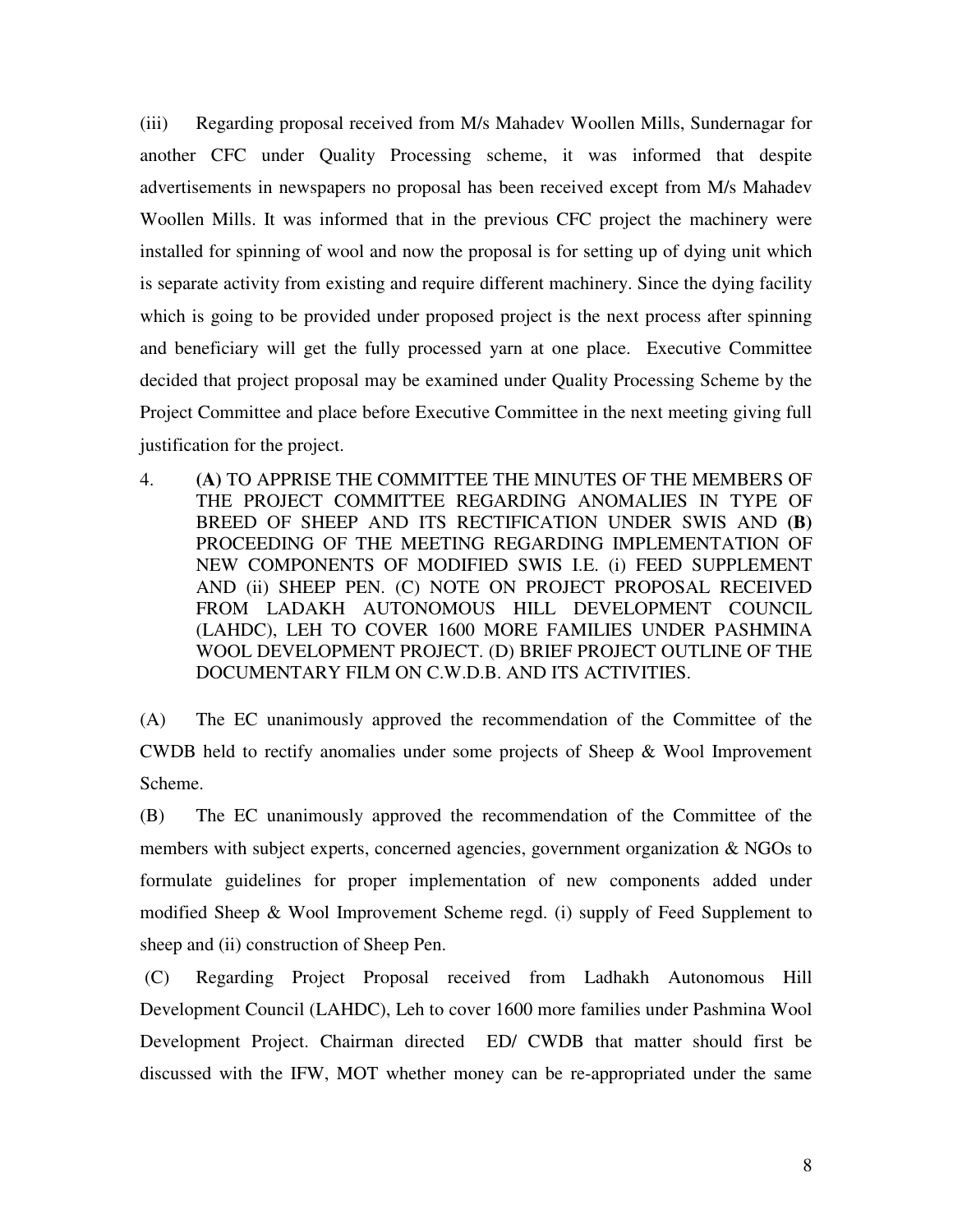scheme from one activity to another or not and accordingly proposal should be put up again in next EC Meeting.

(D) The EC unanimously agreed for production of Documentary Film on "C.W.D.B. and its activities" and directed ED to take up the activity with following conditions

- 1. Work should be executed through open tendering process as prescribed under GR/ FR.
- 2. Documentary film should also be dubbed in regional languages where wool are being produced.
- 5. **(A)** TO APPRISE PROGRESS OF VARIOUS ONGOING PROJECTS UNDER SHEEP & WOOL IMPROVEMENT SCHEME, **(B)** TO DECIDE DISCONTINUATION OF FIVE SWIS PROJECTS AND **(C)** TO COVER ADDITIONAL SHEEP UNDER PROJECT BEING IMPLEMENTED BY NAMAN SEVA SAMITTEE, BETUL (M.P.)

**(A: I)** EC noted the progress of various ongoing projects under sheep & wool improvement scheme and directed ED/ CWDB that monitoring under different schemes should be strengthened further. Chairman also directed to keep evidence of major activity implemented under the scheme by photography and video clippings for better monitoring. The Board should also make financial provision for this activity under the scheme.

Regarding SWIS & Other Schemes Chairman directed that Implementing Agency should collect Photo Identity Card of all the beneficiaries and submit the same to the CWDB along with survey conducted so that any kind of irregularities on the account of fake beneficiaries could be checked.

 Dr. S. A Karim, Director, CSWRI, Avikanagar stated that to monitor the progress of large no. of SWIS Project in different states and to prevent irregularities which have been noticed during inspection in some projects, 4/5 young Veterinary Doctors are essentially required in the CWDB and till Permanent Posts are sanctioned these should be recruited on short-term contract basis. Chairman stated that new National Fibre Policy has also emphasized on strengthening of CWDB and directed ED/CWDB to look in to the proposal of hiring Veterinary Doctors on contract basis and also whether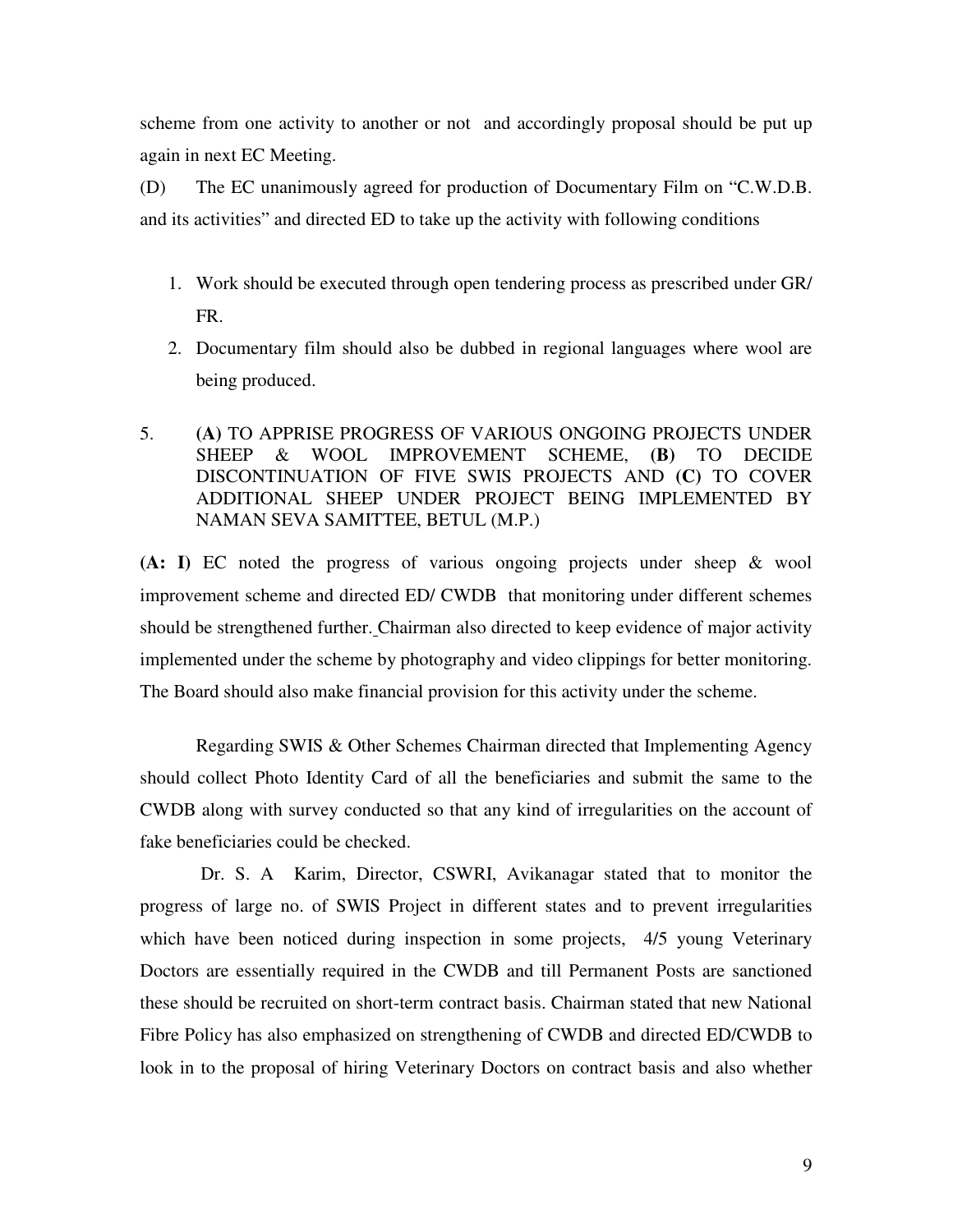this expenditure can be met through Non-plan Grant already available with CWDB and put up the same in the next EC meeting.

(II) As also decided in  $27<sup>th</sup>$  Governing Body meeting in Srinagar, The EC unanimously agreed to invite and consider project proposal from NGOs under SWIS along with govt. organizations/ Associations/ Corporations/ Societies but preference should be given to government organization.

(B) The EC unanimously agreed to stop/discontinue five projects where Board has observed some irregularities and performance of implementing agency is very poor. It was also decided that all these I.As should be asked to submit UC dully certified by CA and refund unspent grant/amount along with interest to CWDB. EC also directed ED/CWDB to place the matter before the next GBM for perusal.

These five agencies are: -

- (i) Marudhar Gramodhyog Kala Vikas Sansthan, Sujangarh, Churu,
- (ii) Yashwant Balaji Bahuddeshiya Samajik Sansthan, Nagpur,
- (iii) Gropious Social Welfare Society, New Delhi and
- (iv) Gujarat Jan Jagaran Sangh, Rapar, Kutch.
- (v) Shree Marudhar Bagwani krishi Utpadan Vikas Samiti, Jodhpur

**(C)** To include additional sheep under SWIS project of Naman Seva Samati, Betul (M.P.) & continue the SWIS Project.

The matter was discussed in detail with reference to relative advantages / disadvantages in continuing/ discontinuing the project at this stage and it was decided that discontinuing the project at this stage when  $1<sup>st</sup>$  and  $2<sup>nd</sup>$  installment have already been released will lead to suffering of programme implementation at the cost of intended beneficiaries. Dis-continuation of the Project at this stage will also affect ongoing Social Security Schemes (i.e. Sheep Breeder Insurance Scheme and Sheep Insurance Scheme) in the project area. And thus Executive Committee looking at various benefits under SWIS to intended beneficiaries unanimously decided to continue the project with inclusion of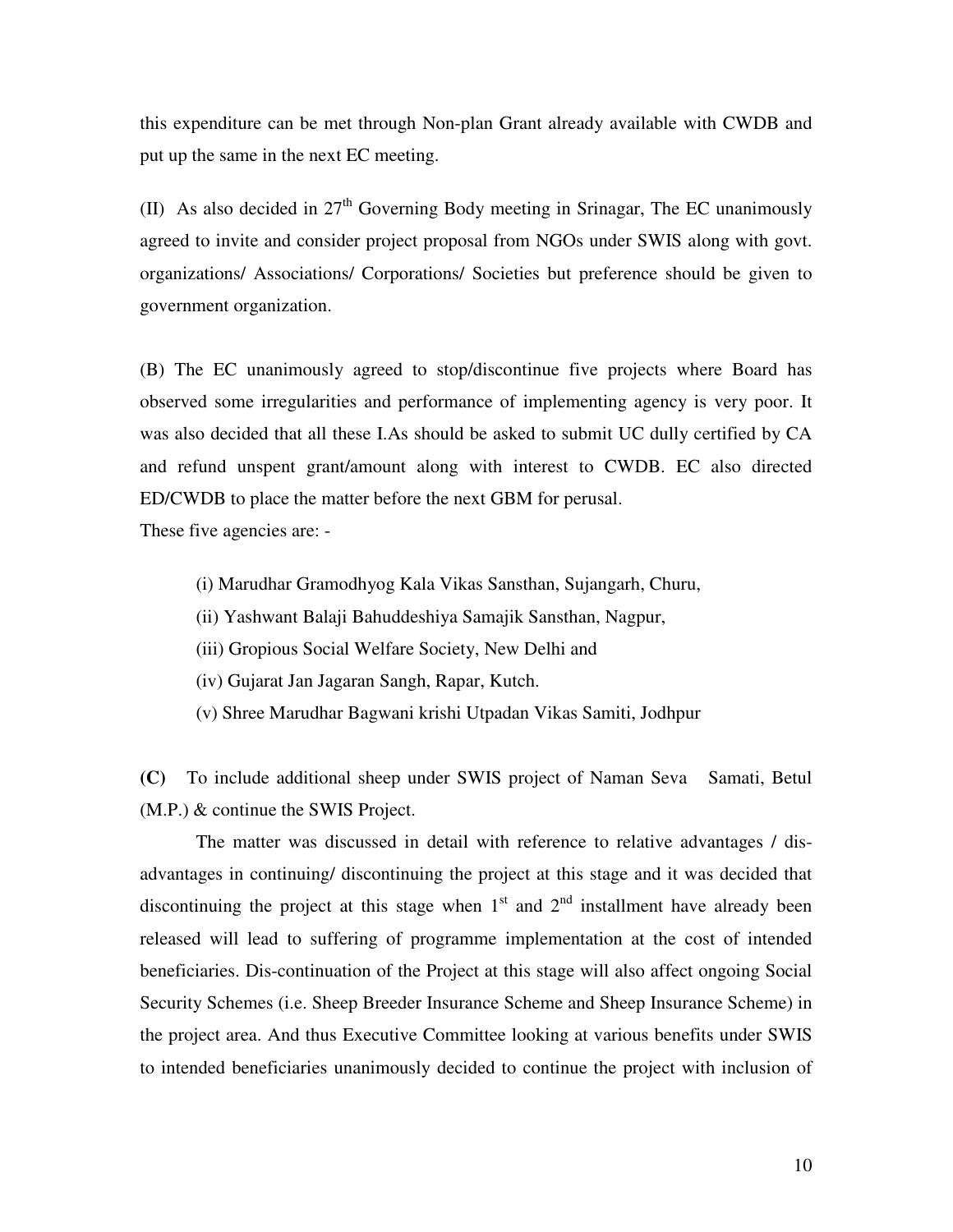another area from Barwani district (approx. 32000 sheep) under existing SWIS projects by releasing the last installment.

#### 6. APPROVAL FOR ANNUAL CALENDAR FOR ORGANIZING WOOLLEN EXPO DURING CURRENT FINANCIAL YEAR 2010-11.

Regarding Woollen Expo to be held in 2010-11, Executive Committee decided that all proposals for Woollen Expo should first be scrutinized at Project Committee level and after its recommendation be put up to Executive committee for approval.

 E.C. also stated that previous year sale should also be a major guiding factor for deciding places for Woollen Expo.

7. TO CONSTITUTE COMMITTEES REGARDING **(A)** TO EXAMINE NECESSITY FOR OPENING OF BOARD'S BRANCH OFFICE AT DELHI, **(B)** TO FINALIZE PANEL FOR HIRING THE SERVICES OF VETERINARY OFFICER AND ACCOUNTS OFFICER ON SHORT TERM CONTRACT BASIS IN BOARD AND **(C)** TO HIRE THE SERVICES OF MASTER TRAINER ON CONTRACT BASIS FOR WDTC, KULLU.

**(A).** TO EXAMINE NECESSITY FOR OPENING OF BOARD'S BRANCH OFFICE AT DELHI, E.C. constituted a Committee comprises of following members are:

- i) Executive Director, CWDB.
- ii) Director/ WRA
- iii) Dy. Secretary/ Fin./ MOT
- iv) Director IICT

 The Committee would examine the necessity to open sub-office at Delhi and will submit its report by  $31<sup>st</sup>$  August 2010.

**(B)** To finalize panel for hiring the services of veterinary officer and accounts officer on short term contract basis in Board office  $\omega$  Rs. 16,000/- p.m. on part time appointment, EC approved to constitute a Committee comprises of following members: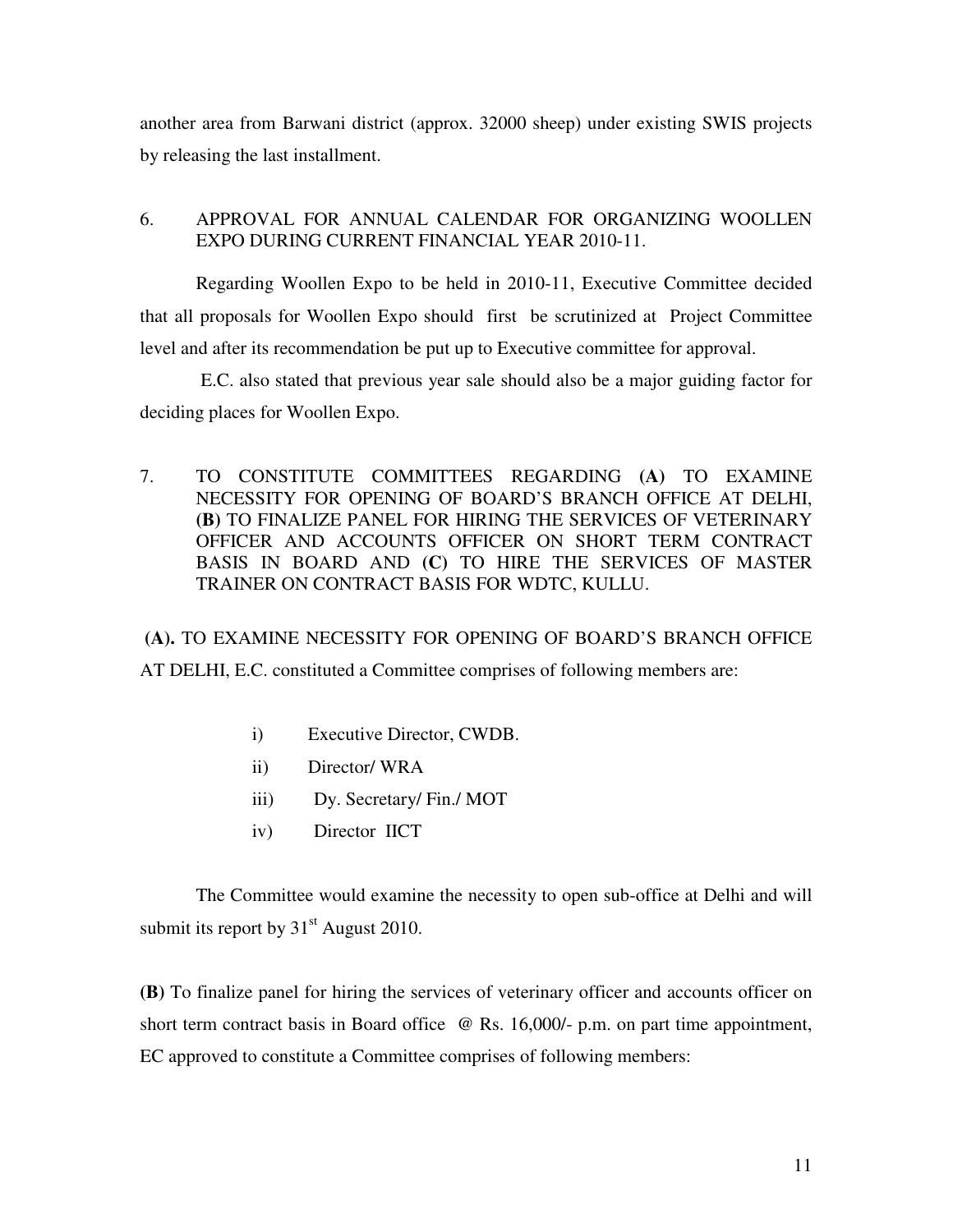- i) Executive Director, CWDB.
- ii) Director, AHD Jaipur/or Representative
- ii) DIRECTOR/ CSWRI/or Representative

**(C.)** TO HIRE THE SERVICES OF MASTER TRAINER ON CONTRACT BASIS FOR WDTC, KULLU. EC approved to constitute a Committee comprises of following members to recruit a Fresh B.Tech from IICT passing out batch.

- i) Executive Director, CWDB.
- ii) Director/ WRA
- iii) Director, IICT

## 8. TO NOTE STATUS OF PENDING LEGAL CASES.

 EC noted the status of Pending Legal Cases in the Board. In case No. 4, i.e. CWDB V/s M/s Ludhiana Dyers and Processors Ltd., Ludhiana all members of Executive committee were of the opinion that there seems to be no merit in the case and even after long drawn court battle, Board may not be able to recover the Interest on Sanctioned Grant and case may be withdrawn still any decision on the subject should be taken in consultation and due knowledge of MOT.

### 9. TO DEPUTE A TEAM OF CWDB OFFICERS/NON-OFFICIAL MEMBERS TO THE COUNTRIES LIKE USA, UK, CANADA, AUSTRALIA OR NEW ZEALAND TO ADOPT THEIR TECHNIQUES/METHODS IN WOOL SECTOR FOR OUR COUNTRY.

Chairman directed ED/CWDB to get financial break-up for different activities under HRD and Promotional Activities to know whether adequate fund is available in current FY to take up the activity. This will also require the sanction from the MOT. ED should look into all these aspects and put up the matter in Executive Committee.

#### 10. APPROVAL FOR PURCHASE OF NEW OFFICE STAFF CAR IN BOARD.

After detailed discussion on relative advantages/ disadvantages of hiring & procurement EC approved the purchase of new Staff Car with following conditions.

- 1. Staff car model should be same as approved by Ministry of Finance.
- 2. The vehicle should be procured through DGS&D rate Contract.